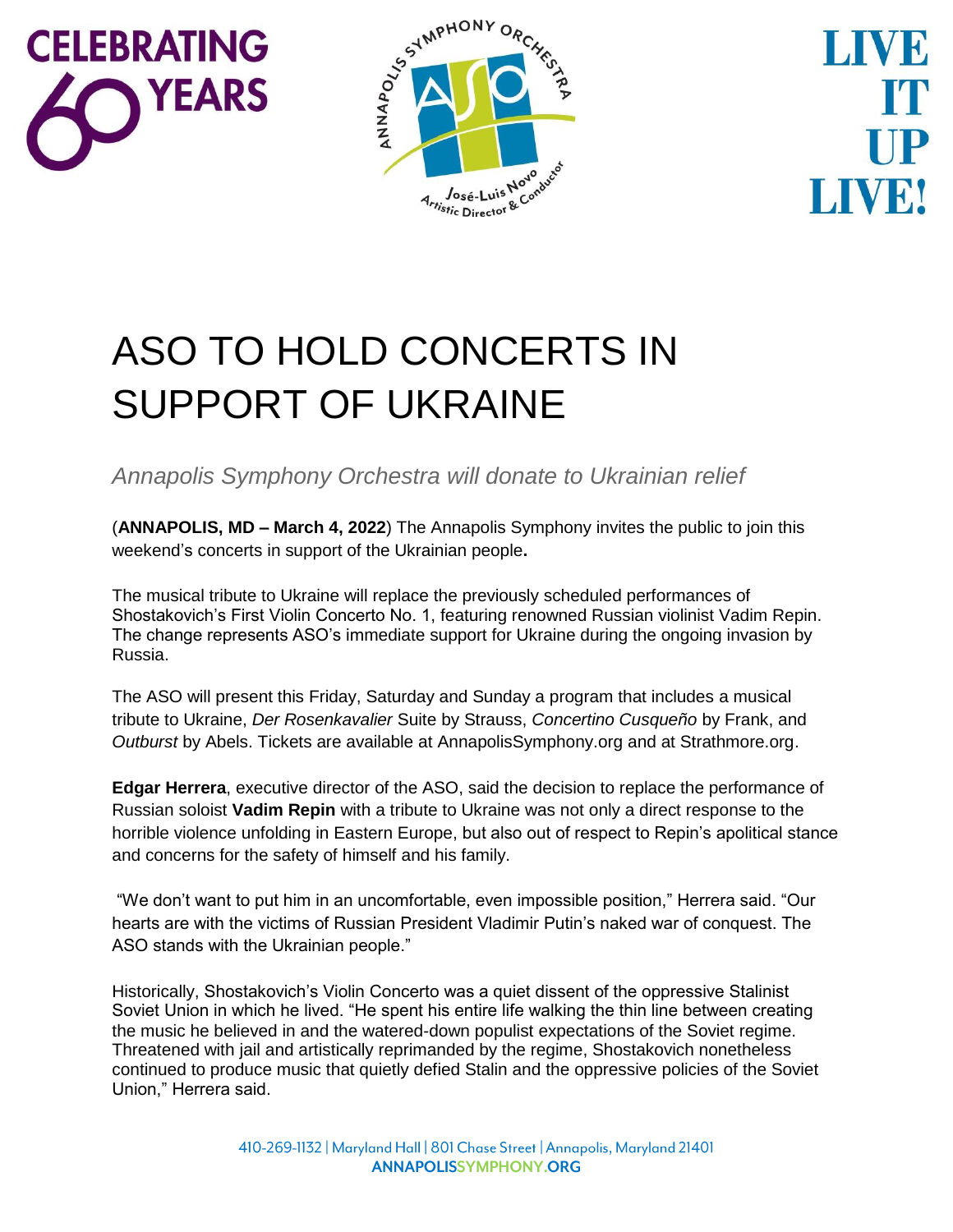The war in Ukraine is of personal concern to ASO Violinist **Nataly Merezhuk,** whose family is in both Ukraine and Moscow.

"I fully condemn the war," said Merezhuk, who holds dual U.S. and Russian citizenship. "It affects my family deeply. My grandma is under siege right now. My mom is in Moscow right now. I will be unable to visit either one of them for the foreseeable future."

Audience members at the performances on Friday and Saturday at Maryland Hall in Annapolis and on Sunday afternoon at The Music Center at Strathmore in Bethesda are invited to wear yellow and blue, the colors of the Ukrainian flag, to show their support.

The ASO will donate a percentage of the proceeds from ticket sales from this weekend's concerts to the Ukraine Crisis Fund through care.org. For more information go to AnnapolisSymphony.org.



**Media Contact: Michael Hughes, news@annapolissymphony.org – 301-906-1067**